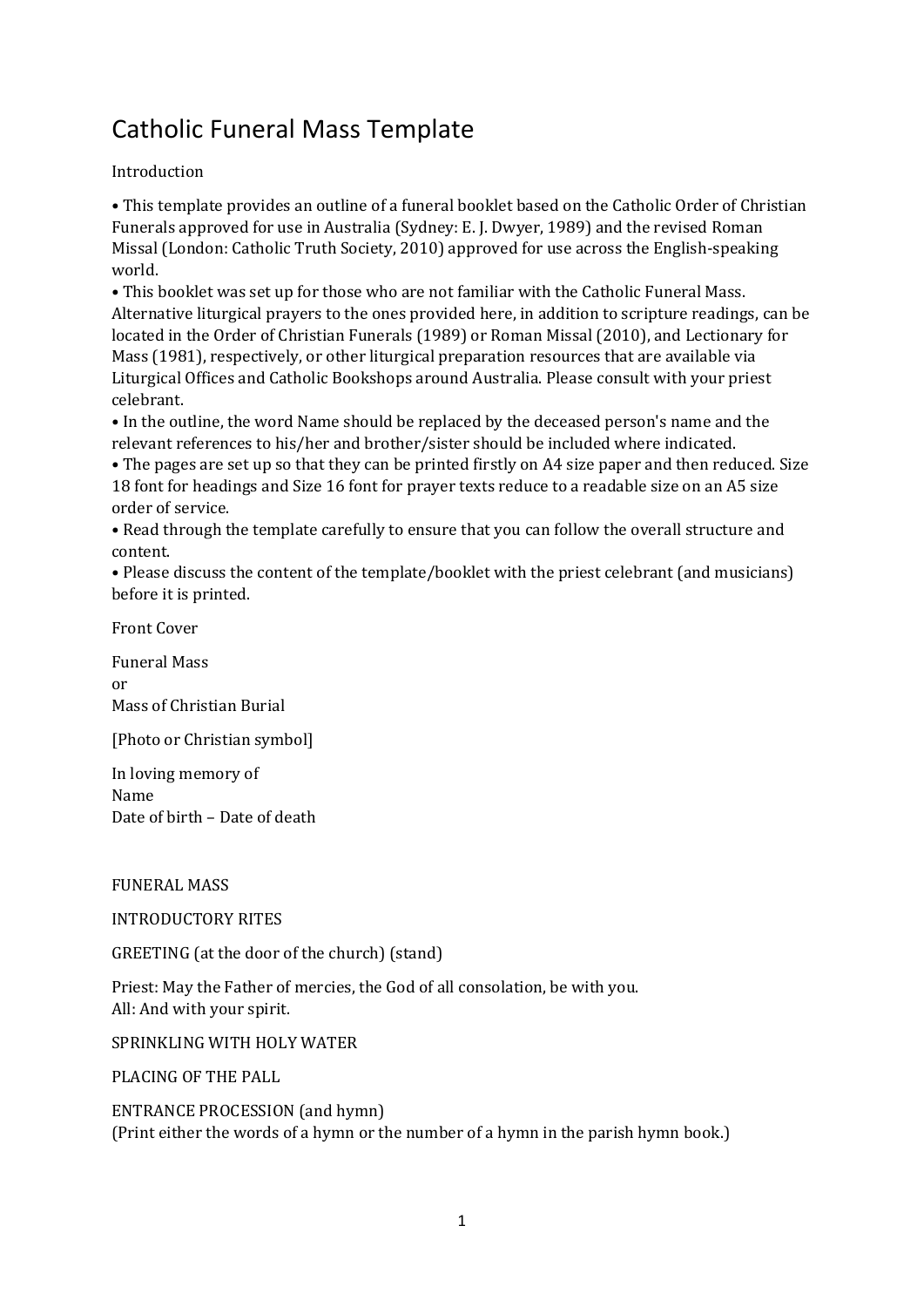[ENTRANCE ANTIPHON (if hymn is not sung) Eternal rest grant unto them, O Lord, and let perpetual light shine upon them.]

PLACING OF CHRISTIAN SYMBOLS Book of the Gospels or Bible Priest: In life Name cherished the Gospel of Christ. May Christ now greet him/her with these words of eternal life: All: Come, blessed of my Father!

Cross Priest: In baptism Name received the sign of the Cross. All: May he/she now share in Christ's victory over sin and death.

Rosary Beads Priest: In life Name prayed the mystery of Christ through the Rosary. All: May Christ now welcome him/her to the throne of grace.

COLLECT Priest: Almighty God and Father, it is our certain faith that your Son, who died on the Cross, was raised from the dead, the first-fruits of all who have fallen asleep. Grant that through this mystery your servant Name, who has gone to his/her rest in Christ, may share in the joy of his resurrection.

We ask this through our Lord Jesus Christ, your Son, who lives and reigns with you and the Holy Spirit, one God, for ever and ever. All: Amen.

LITURGY OF THE WORD

FIRST READING (sit) A Reading from . . . The word of the Lord. All: Thanks be to God.

RESPONSORIAL PSALM (sung) Reader: recites the response All: repeat the response Reader: recites the verses All: recite the response after each verse, etc.

GOSPEL ACCLAMATION (sung; stand) All: Alleluia, alleluia, alleluia! [or, during Lent, Glory and Praise to you, Lord Jesus Christ!] Cantor: sings the verse All: all repeat the Alleluia or Lenten acclamation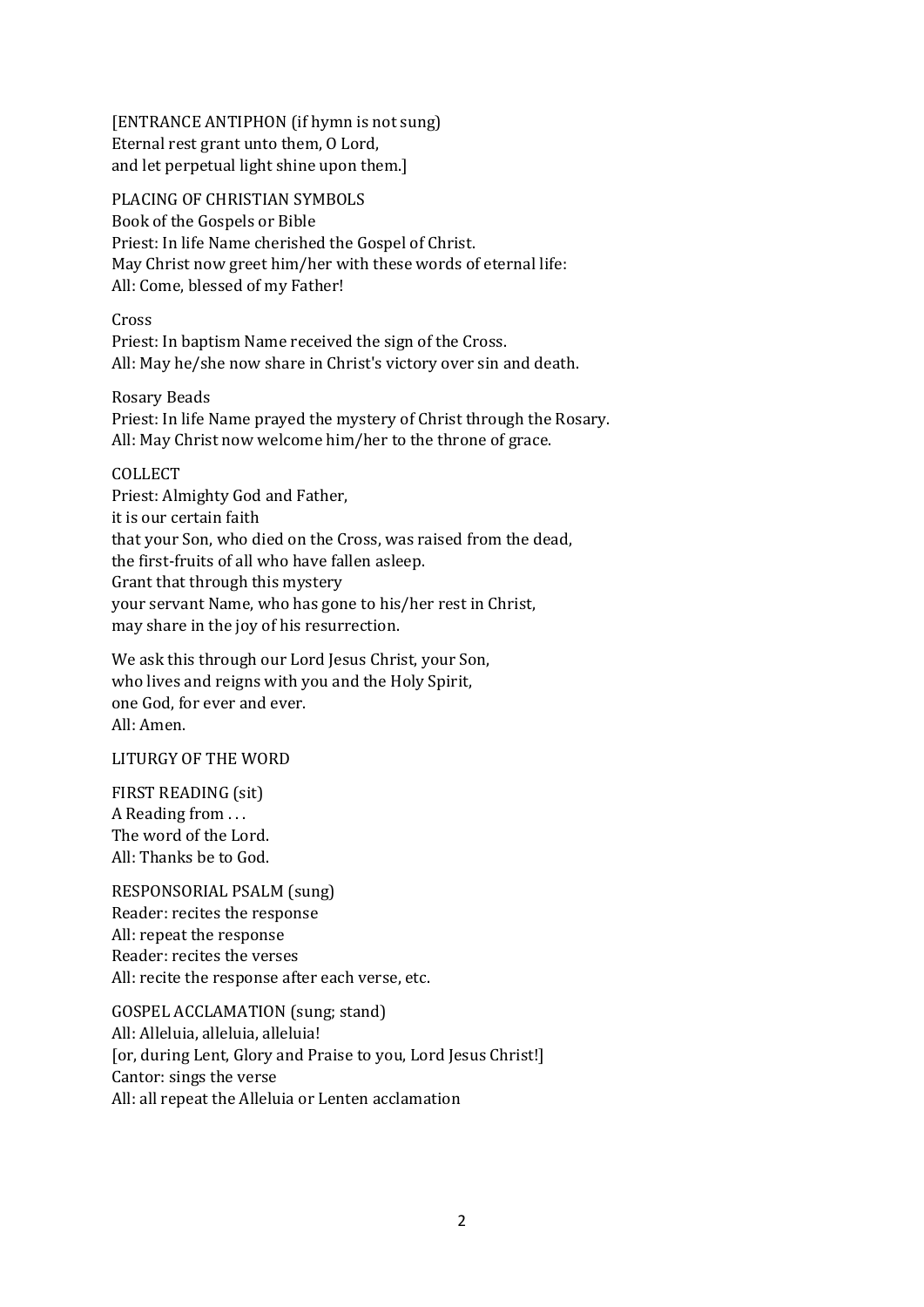GOSPEL Priest: The Lord be with you. All: And with your spirit. Priest: A reading from the Holy Gospel according to N.... All: Glory to you, O Lord. Priest: The Gospel of the Lord. All: Praise to you, Lord Jesus Christ!

HOMILY (sit)

PRAYERS OF THE FAITHFUL/GENERAL INTERCESSIONS (stand)

Introduction

Priest: God, the almighty Father, raised Christ his Son from the dead; with confidence we ask him to save all his people, living and dead:

Reader: For Name who in baptism was given the pledge of eternal life, that he/she now be admitted to the company of the saints. We pray to the Lord. All: Lord, hear our prayer.

Reader: For Name who was nourished at the table of the Saviour. That he/she may be welcomed into the halls of the heavenly banquet. We pray to the Lord. All: Lord, hear our prayer.

Reader: For the family and friends of Name that they may be consoled in their grief by the Lord who wept at the death of his friend Lazarus. We pray to the Lord. All: Lord, hear our prayer

Reader: For all of us assembled here to worship in faith, that we may be gathered together again in God's kingdom. We pray to the Lord. All: Lord, hear our prayer

Reader: For those who have fallen asleep in the hope of rising again, that they may see God face to face. We pray to the Lord. All: Lord, hear our prayer

Conclusion

Priest: God, our shelter and our strength, you listen in love to the cry of your people: hear the prayers we offer for our departed brothers and sisters. Cleanse them of their sins and grant them the fullness of redemption. We ask this through Christ our Lord. All: Amen.

LITURGY OF THE EUCHARIST

PRESENTATION OF OFFERINGS (bread and wine) (hymn, choral or instrumental music)

INVITATION TO PRAYER Priest: Pray, brethren (brothers and sisters), that my sacrifice and yours may be acceptable to God, the almighty Father. (stand)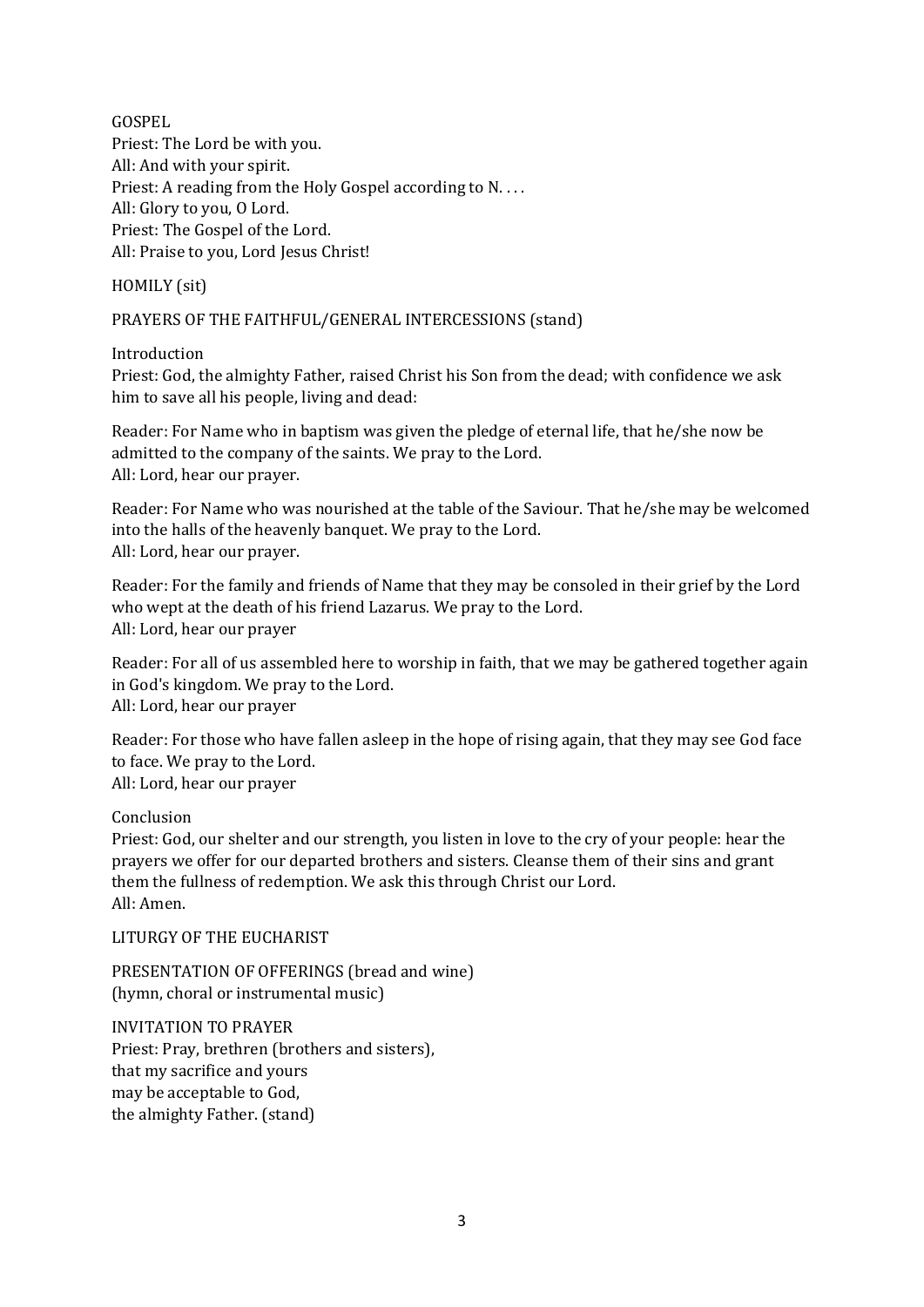All: May the Lord accept the sacrifice at your hands for the praise and glory of his name, for our good and the good of all his holy Church.

PRAYER OVER THE OFFERINGS Priest: As we humbly present to you these sacrificial offerings, O Lord, for the salvation of your servant Name, we beseech your mercy, that he/she, who did not doubt your Son to be a loving Saviour, may find in him a merciful Judge. Who lives and reigns for ever and ever. All: Amen.

HOLY, HOLY, HOLY

All: Holy, Holy, Holy Lord God of hosts. (sung) Heaven and earth are full of your glory. Hosanna in the highest. Blessed is he who comes in the name of the Lord. Hosanna in the highest. (kneel)

MEMORIAL ACCLAMATION All: We proclaim your Death, O Lord, (sung) and profess your Resurrection until you come again

AMEN (sung; stand)

COMMUNION RITE

THE LORD'S PRAYER Our Father, who art in heaven, hallowed be thy name; thy kingdom come, thy will be done on earth as it is in heaven. Give us this day our daily bread, and forgive us our trespasses, as we forgive those who trespass against us; and lead us not into temptation, but deliver us from evil.

#### DOXOLOGY

For the kingdom, the power and the glory and yours now and for ever.

RITE OF PEACE

Priest: The peace of the Lord be with you always. All: And with your spirit.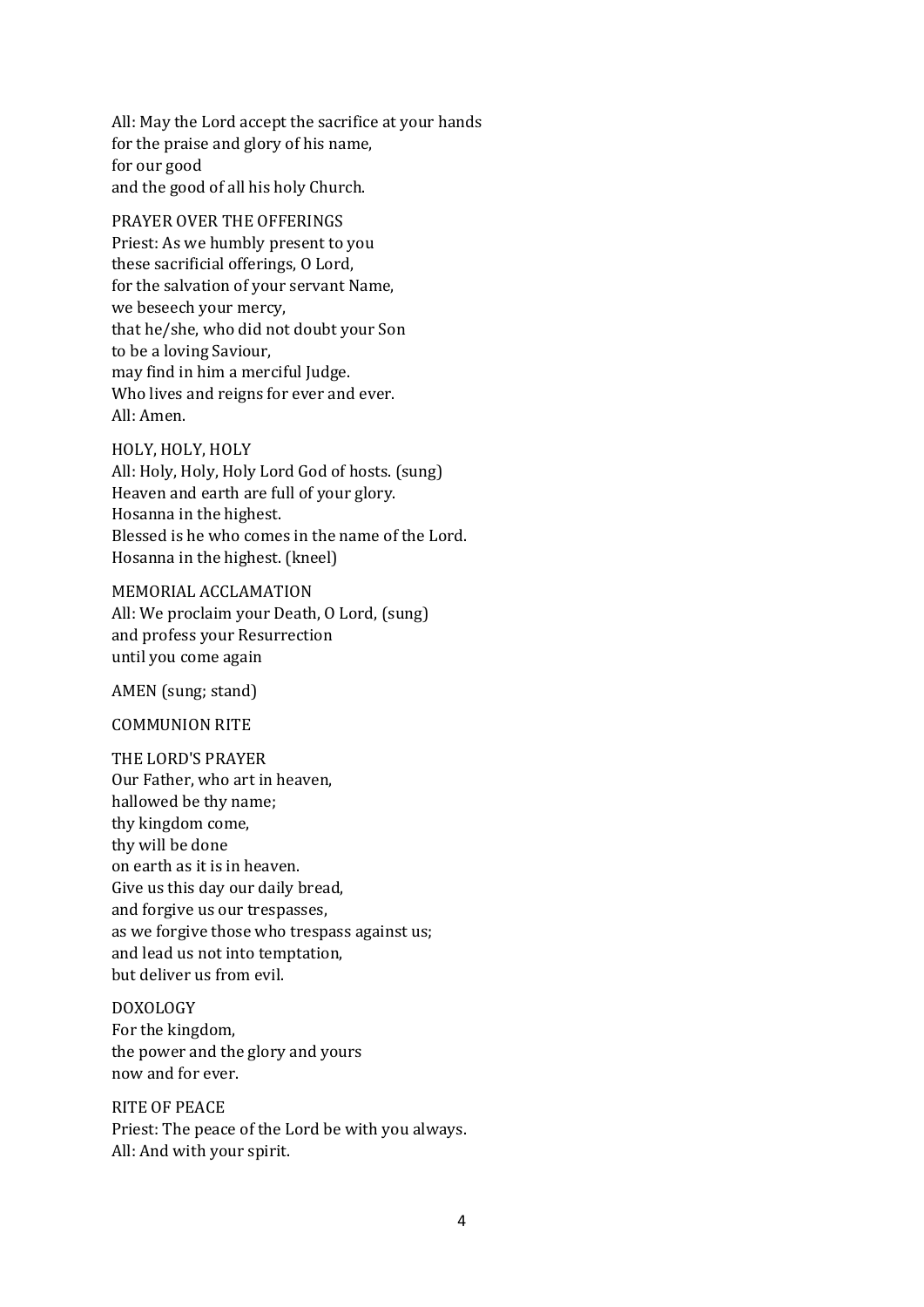THE FRACTION (BREAKING) OF THE BREAD Lamb of God All: Lamb of God, you take away the sins of the world, have mercy on us. Lamb of God, you take away the sins of the world, have mercy on us. Lamb of God, you take away the sins of the world, grant us peace. (kneel)

#### COMMUNION PROCESSIONAL HYMN

(The psalm/hymn can be led by a cantor. Print either the words or the psalm/hymn number in the parish hymn book)

[COMMUNION ANTIPHON (if no psalm/hymn is sung) All: Let perpetual light shine upon them, with your Saints for ever, for you are merciful. Eternal rest grant unto them, O Lord, and let perpetual light shine upon them, with your Saints for ever, for you are merciful.]

## [POST-COMMUNION HYMN]

PRAYER AFTER COMMUNION (stand) Priest: Lord God, whose Son left us, in the Sacrament of his Body, food for the journey, mercifully grant that, strengthened by it, our brother/sister Name may come to the eternal table of Christ. Who lives and reigns for ever and ever. All: Amen.

## FINAL COMMENDATION

WORDS OF REMEMBRANCE (sit) A member or a friend of the family may speak in remembrance of the deceased before the final commendation begins; there is never to be a eulogy [OCF (1989) 170, 27].

#### INVITATION TO PRAYER (stand)

Priest: Before we go our separate ways, let us take our leave of brother/sister Name. May our farewell express our affection for him/her; may it ease our sadness and strengthen our hope. One day we shall joyfully greet him/her again when the love of Christ, which conquers all things, destroys even death itself.

**SILENCE** 

SIGNS OF FAREWELL (sprinkling and incensing of the coffin)

SONG OF FAREWELL (sung) Priest/Cantor: Saints of God, come to his/her aid! Hasten to meet him/her angels of the Lord! All: Receive his/her soul and present him/her to God the Most High.